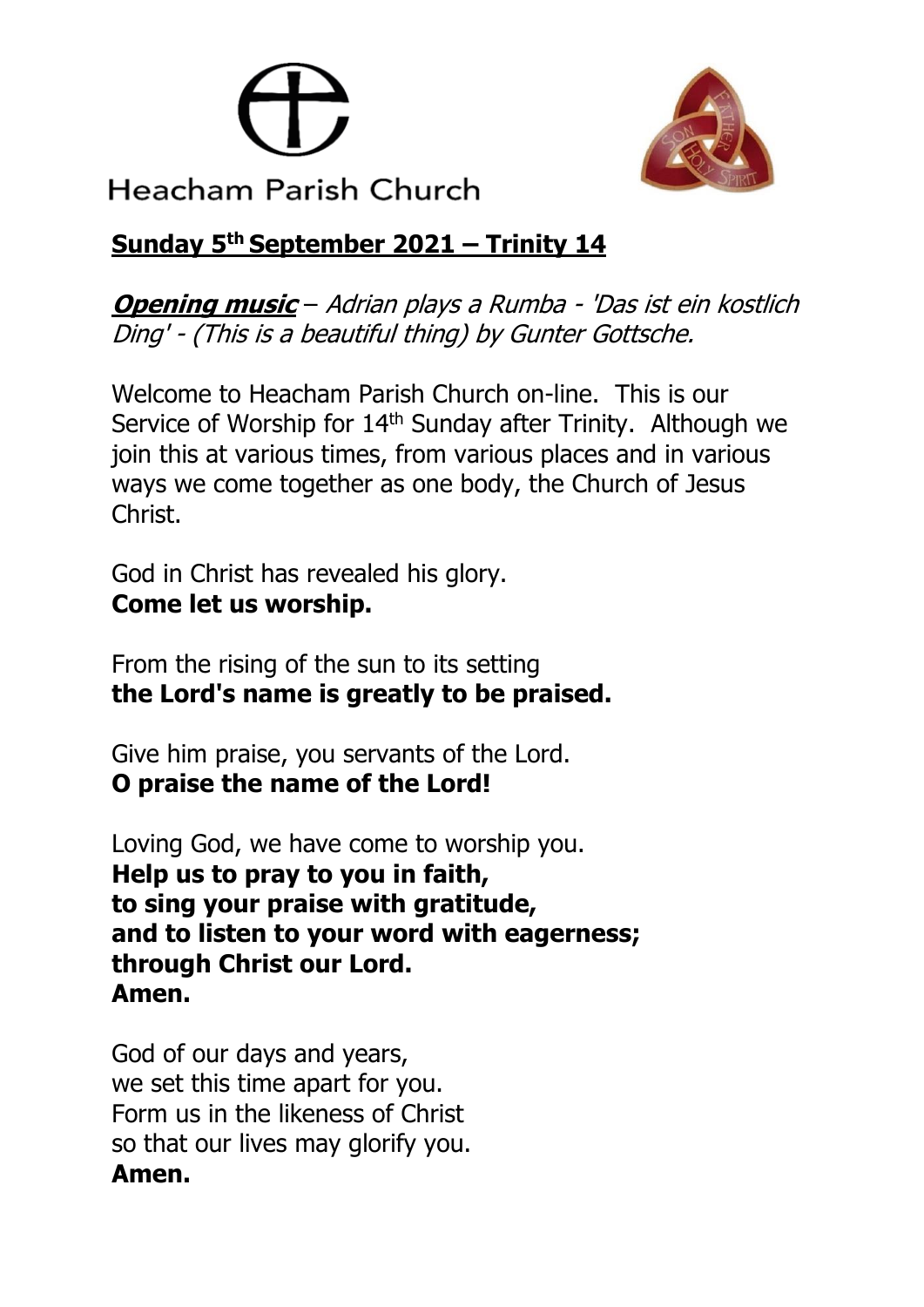# Song: **May the fragrance of Jesus fill this place**

brought to us by Karen and Terry

| <b>MEN</b>   | May the fragrance of Jesus<br>fill this place,                                                                                                                                 |
|--------------|--------------------------------------------------------------------------------------------------------------------------------------------------------------------------------|
| <b>WOMEN</b> | may the fragrance of Jesus<br>fill this place,                                                                                                                                 |
| <b>MEN</b>   | may the fragrance of Jesus<br>fill this place,                                                                                                                                 |
| WOMEN<br>ALL | lovely fragrance of Jesus fill this place,<br>rising from the sacrifice<br>of lives laid down in adoration.                                                                    |
| <b>MEN</b>   | May the glory of Jesus<br>fill His Church,                                                                                                                                     |
| WOMEN        | may the glory of Jesus<br>fill His Church,                                                                                                                                     |
| <b>MEN</b>   | may the glory of Jesus<br>fill His Church;                                                                                                                                     |
| WOMEN<br>ALL | radiant glory of Jesus,<br>shining from our faces<br>as we gaze in adoration.                                                                                                  |
| <b>MEN</b>   | May the beauty of Jesus<br>fill my life,                                                                                                                                       |
| WOMEN        | may the beauty of Jesus<br>fill my life,                                                                                                                                       |
| MEN          | may the beauty of Jesus<br>fill my life,                                                                                                                                       |
| WOMEN<br>ALL | perfect beauty of Jesus,<br>fill my thoughts, my words,<br>my deeds,<br>my all I give in adoration;<br>fill my thoughts, my words,<br>my deeds,<br>my all I give in adoration. |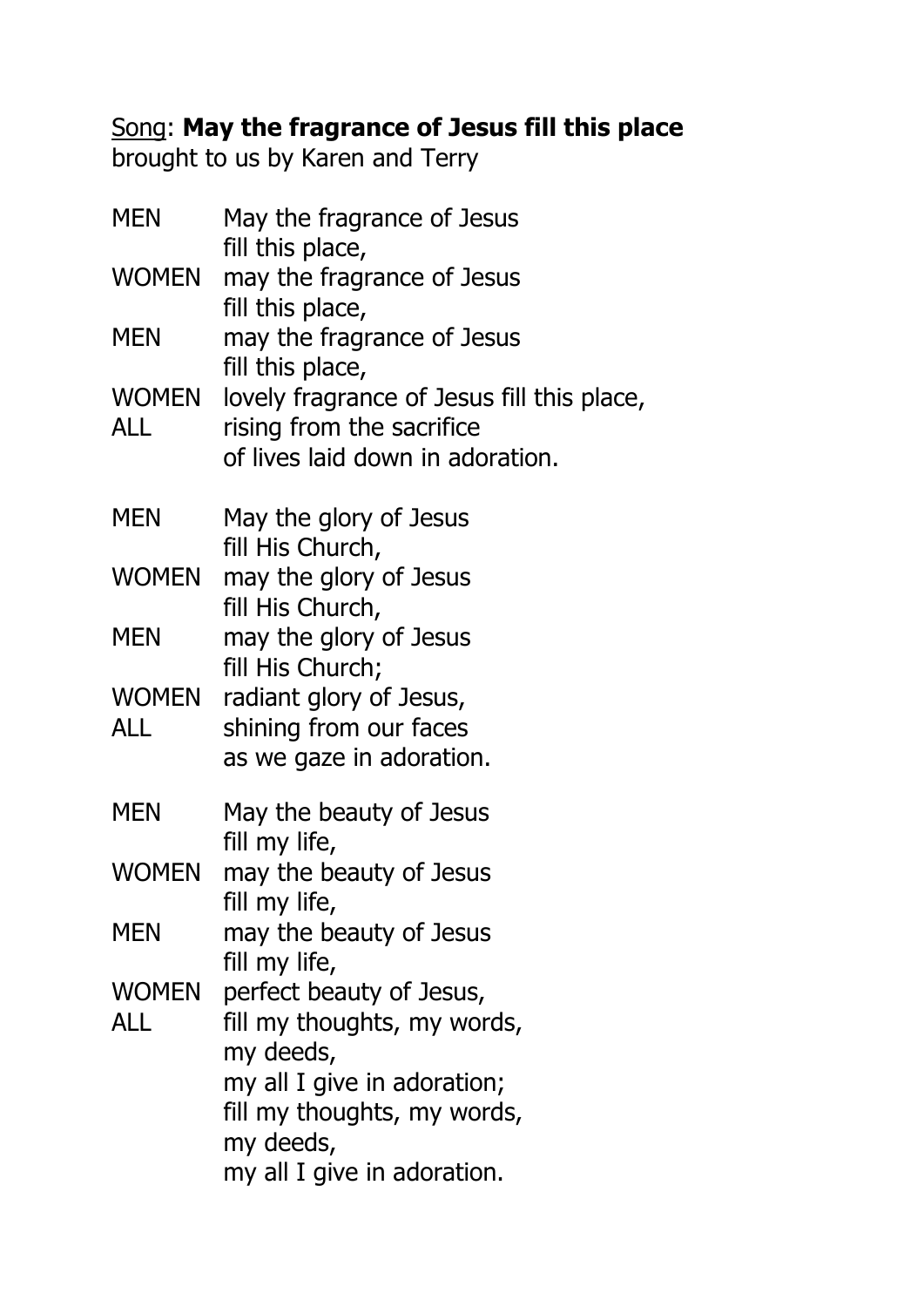# **Prayers of penitence**

Compassion and forgiveness belong to the Lord our God, though we have rebelled against him. Let us then renounce our wilfulness and ask his mercy by confessing our sins in penitence and faith.

**Almighty God, long-suffering and of great goodness: I confess to you, I confess with my whole heart my neglect and forgetfulness of your commandments, my wrong doing, thinking, and speaking; the hurts I have done to others, and the good I have left undone. O God, forgive me, for I have sinned against you; and raise me to newness of life; through Jesus Christ our Lord. Amen.**

Almighty God, our heavenly Father, who in his great mercy has promised forgiveness of sins to all those who with heartfelt repentance and true faith turn to him: have mercy on you, pardon and deliver you from all your sins, confirm and strengthen you in all goodness, and bring you to everlasting life, through Jesus Christ our Lord. **Amen.**

**Bible reading** – Ephesians 4:29 – 5:7 read by Liz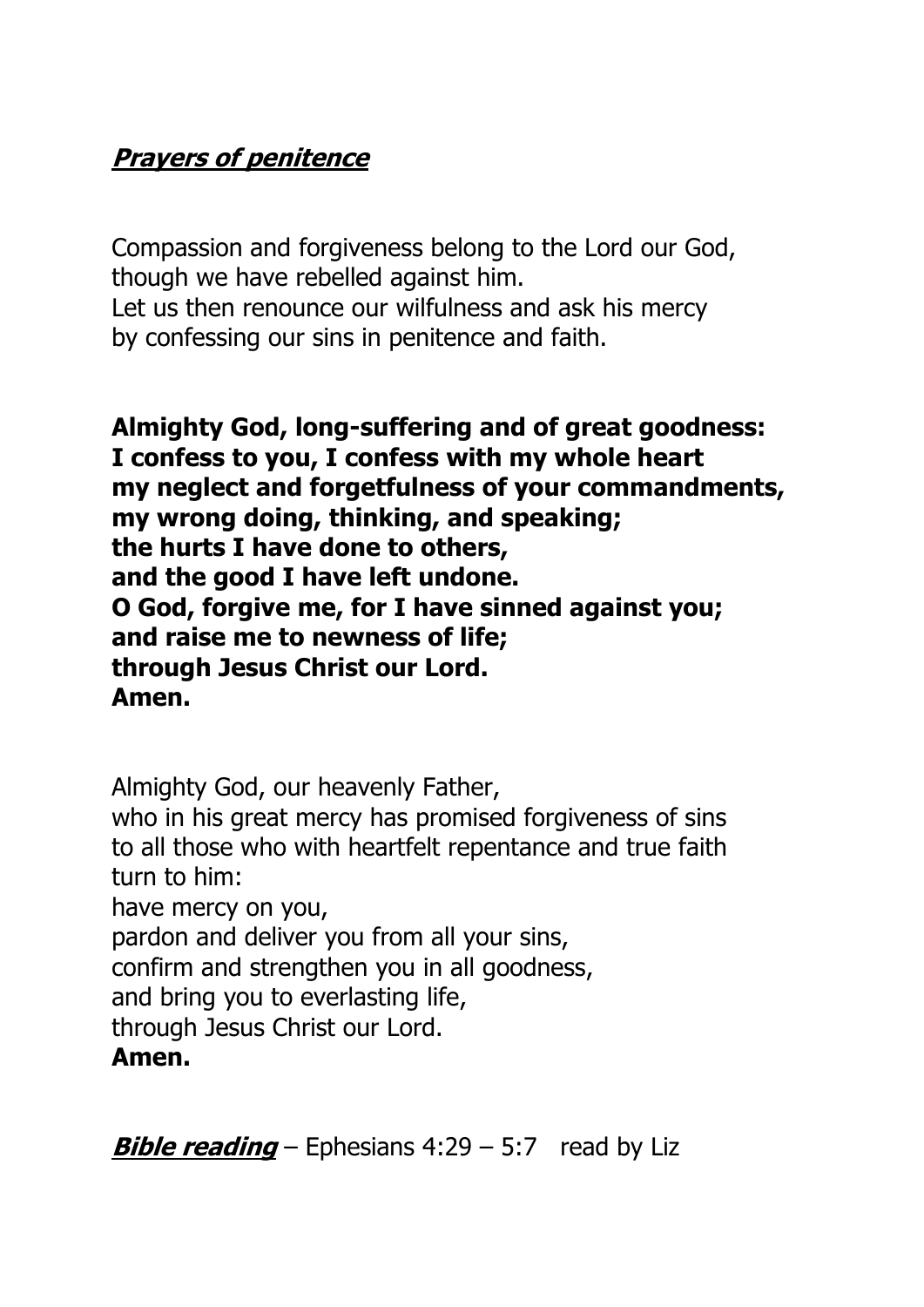## **A reflection** – by Pip

Let's pray,

Loving Heavenly Father, thank you for your word. Help us now, as we think about it, to see a little more of You. For we ask in Jesus' name. **Amen.**

Do you remember, back in the Stone Age, the original episodes of Mission Impossible? The episodes always began with a tape cassette arriving and being played in a cassette recorder.

Remember them? Then the lines "this is your mission, should you choose to accept it" were the precursors to the last one, which I'm sure we have all come across, "This tape will selfdestruct in ten seconds." There was also the qualification that should anyone be caught "the secretary will disavow any knowledge of your actions".

What's this got to do with the reading from Ephesians today? If you engaged with the service last week you will know that the second half of chapter four is where Paul speaks of how, as Christians, we should live our lives. He is rather emphatic, the Archdeacon drew attention to the verse which says, " So I tell you this, and insist on it in the Lord". Then he spoke of the old life and the new life in Christ. Today's verses continue with instructions of how we are called to live. Verses 29-32 speak of keeping control of our tongue, our tempers in check, and of being forgiving. This is where, for me, mission impossible comes in. This continues in chapter 5, verses 3-6. Where we are called to sexual purity, to avoid greed, obscenity, foolish talk, and coarse joking. These are all out of place and we are called to live differently, as children of light.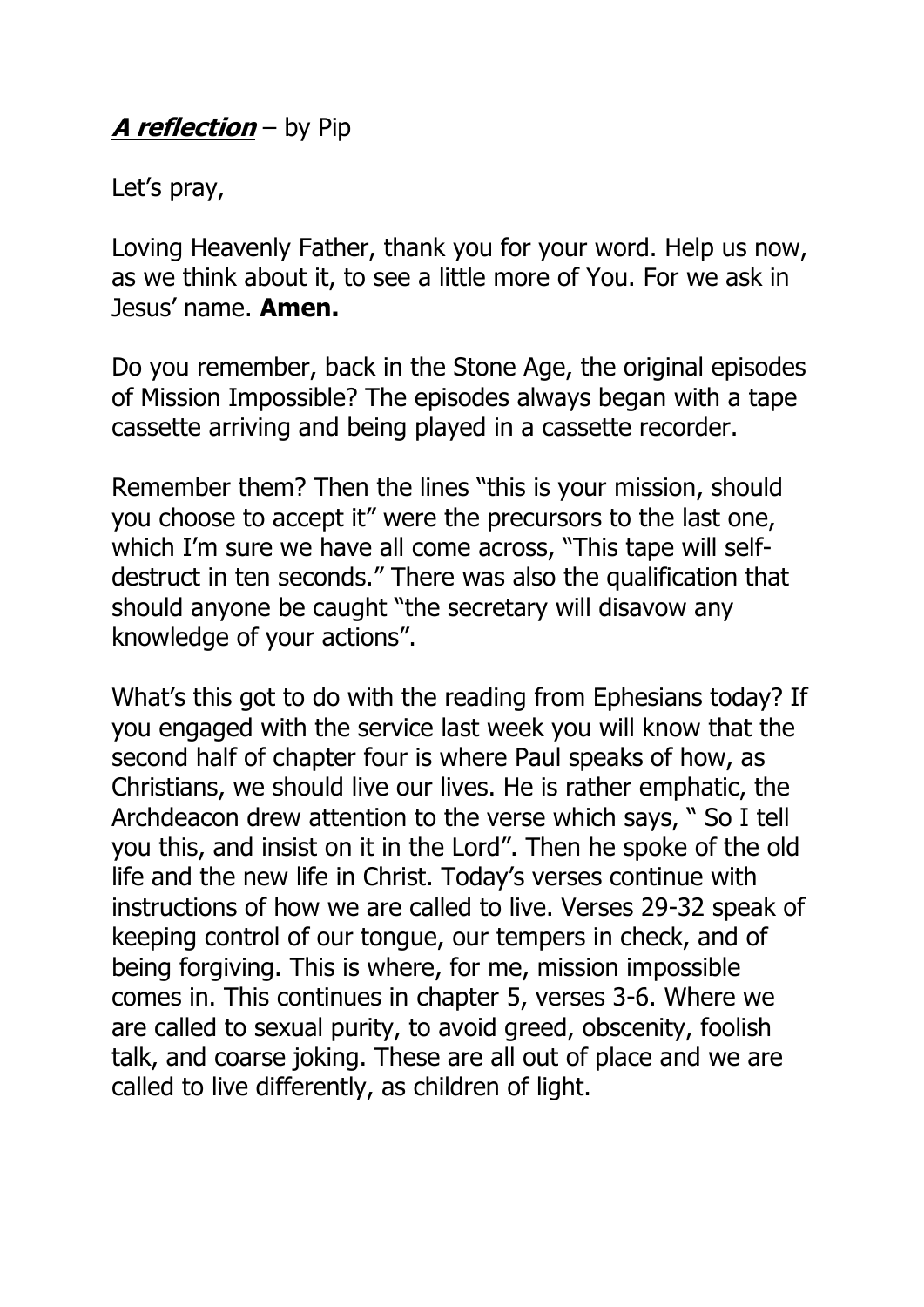If we are honest with ourselves this standard is definitely mission impossible territory, in our own strength. Paul reminds us all in Romans 3, "all have sinned and fall short of the glory of God". But wonderfully that verse goes on to say, "and are justified freely by his grace through the redemption that came by Christ Jesus."

So, for our brief reflection today we are going to look at three themes. They are control, commitment, and Christ. Let's begin with control. Let's accept honestly that the person who has control of the behaviour described by Paul is us. We all have a choice, we are free to behave as we like, within the framework of the society that we live. We can choose to let our tongue loose, give vent to our anger and bitterness, we can tear people down with unkind words or shock with obscenities and coarse conversation. We can have questionable morals in thought or deed. We can feed lack of forgiveness by continual remembrance of past offences. If we are in self-control, all these things can manifest any time, any place. However, if we have given up self-control the picture is very different.

We give up self-control when we make our commitment to Christ. Committed to Him our focus is on Him. When we are fully committed to something we give our time, our energy, our love, ourselves. Why? Because love calls us. If we have committed ourselves to Christ our desire should be to please, serve, follow, and be guided by Him in all aspects of our life. We learn to count ourselves dead to sin and to be alive in Christ.

Verse 1 of chapter 5 says, "Be imitators of God, therefore, as dearly loved children and live a life of love, just as Christ loved us and gave himself up for us as a fragrant offering and sacrifice to God". Christ has done everything for us, remember the spiritual blessings we have in Him from the first chapter of this letter.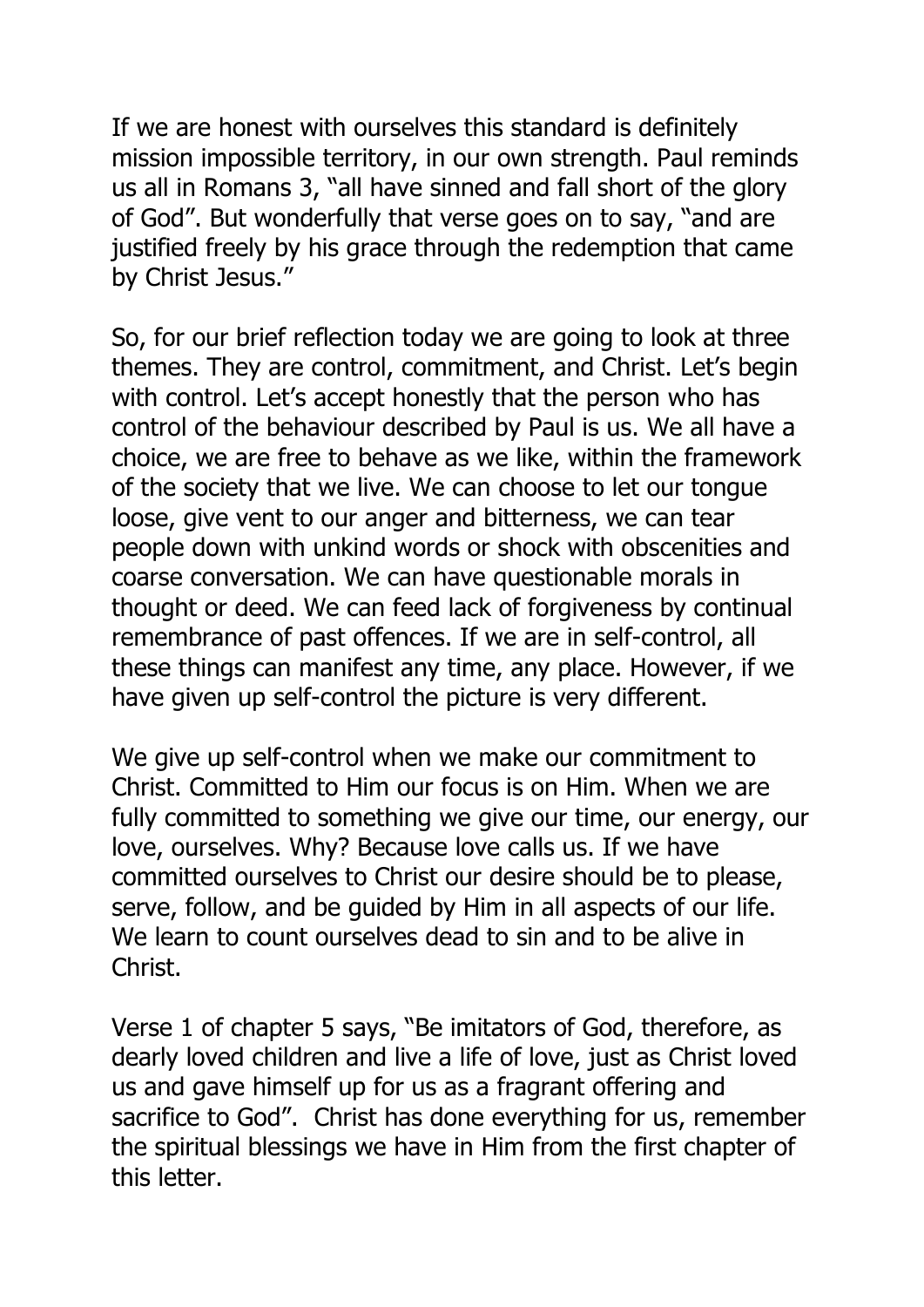Christ enables every one of us to live a life that sets us free from sin and death. His in dwelling Holy Spirit gives us the ability to express the fruits of the Spirit and to turn away from our old nature and habits that are destructive and unworthy of His followers. Only in His strength can we walk in a way that pleases Him.

And most gloriously when we fall short and fail, He is not like some government secretary of the mission impossible type who would disown us. No, He is "faithful and just and will forgive our sins" when we turn to Him in repentance and confession.

So, our mission this week, should we choose to accept it, is to serve the Lord, love the Lord with all our hearts, with all our minds, and all our strength, to act justly and to love mercy and to walk humbly with our God.

Let's pause as we finish, hold silence, and pray for the ability to do this.

#### **Amen.**

## **Affirmation of faith**

Do you believe and trust in God the Father, source of all being and life, the one for whom we exist? **We believe and trust in him.**

Do you believe and trust in God the Son, who took our human nature, died for us and rose again? **We believe and trust in him.**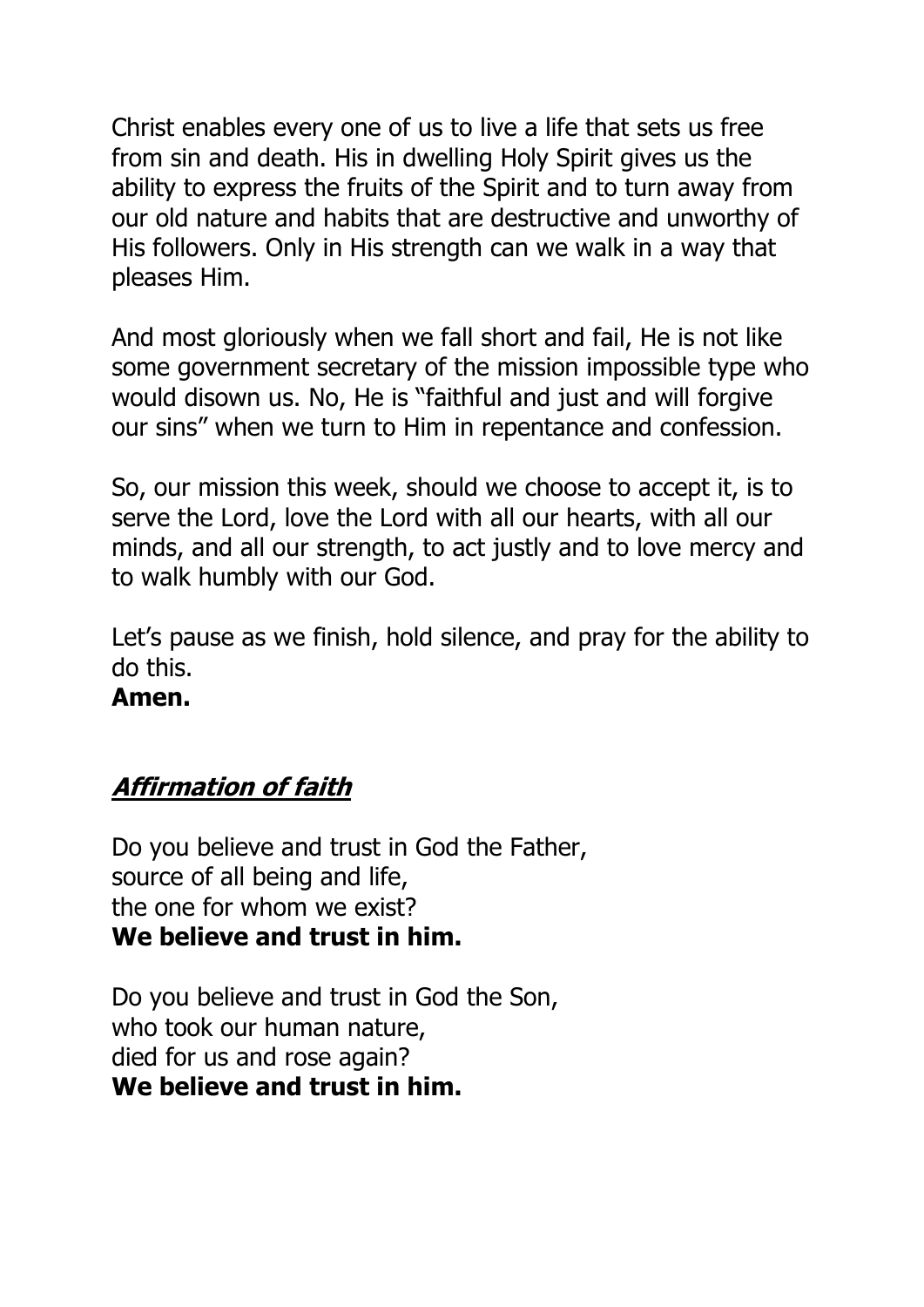Do you believe and trust in God the Holy Spirit, who gives life to the people of God and makes Christ known in the world? **We believe and trust in him**. This is the faith of the Church. **This is our faith. We believe and trust in one God, Father, Son and Holy Spirit. Amen.**

#### Song: **O Breath of Life**

O Breath of Life, come sweeping through us, revive Your Church with life and power; O Breath of Life, come cleanse, renew us and fit Your Church to meet this hour.

O Breath of Love, come breathe within us, renewing thought and will and heart; come, Love of Christ, afresh to win us, revive Your Church in every part!

O Wind of God, come bend us, break us till humbly we confess our need; then , in Your tenderness remake us, revive, restore – for this we plead.

Revive us, Lord; is zeal abating while harvest fields are vast and white? Revive us, Lord. The world is waiting – equip Thy Church to spread the light.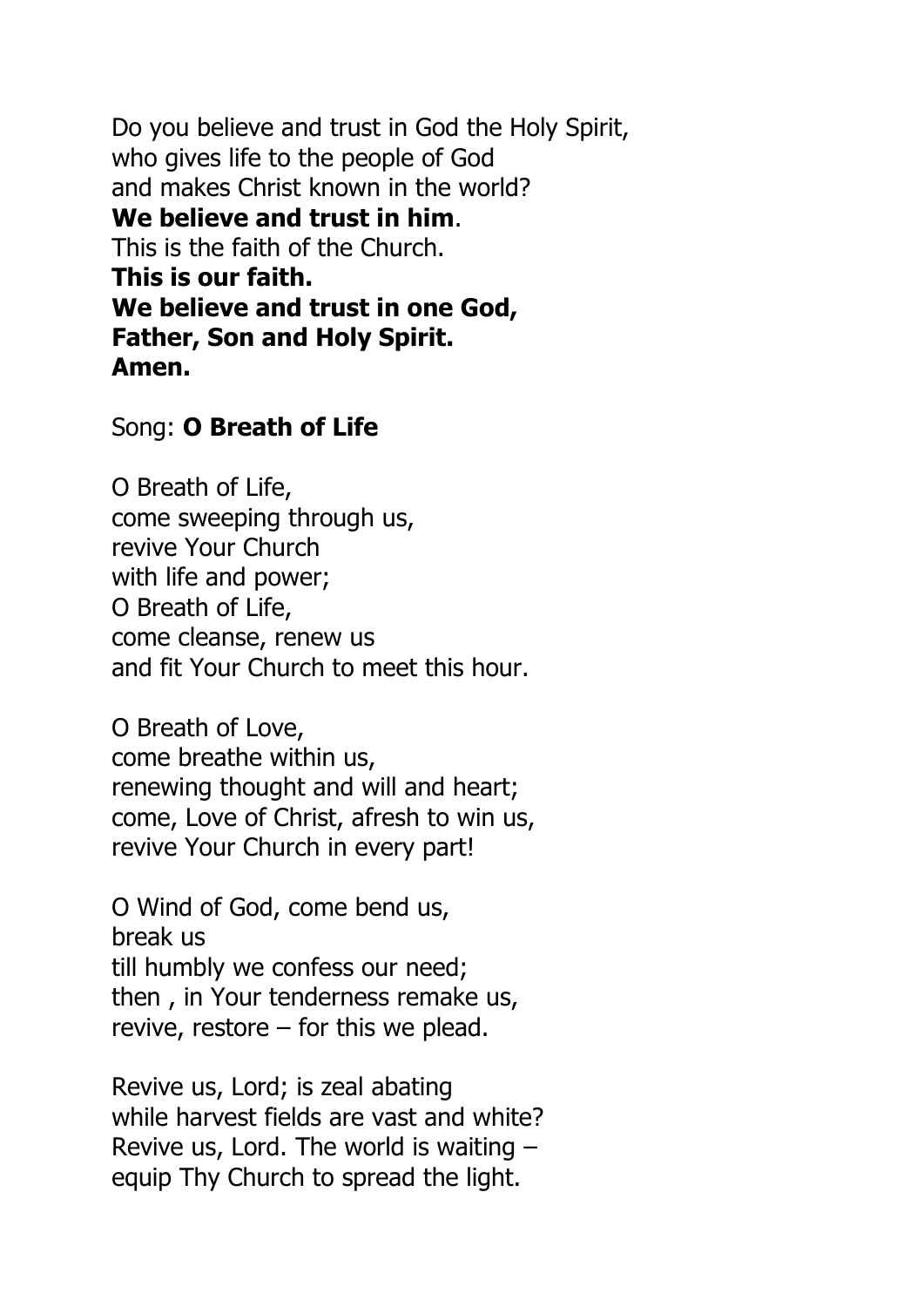## **Prayers of Intercession** – led by John Whitbread

Lord, we stand amidst the wreckage of a world too often at war, communities too often in dispute and lives too often in despair. But we hold to the vision that you will wipe away every tear from our eyes and death will be no more; and mourning and crying and pain will be no more, for the first things, the things of war, will have passed away. Until then, O God, we ask you to keep the peace and carry the load, and show us how to do that too, and finally we may be called children of God who followed the Son, Jesus Christ our Lord.

Lord we ask for your guidance for the leader of the nations, especially our own prime minister and colleagues, in the ways of truth, peace, and justice. We also pray for those who serve in Borough Council and local Parish Council, give them the same gifts that you give to the government.

We pray for Elizabeth our Oueen, that she may put her trust in you.

As we are gathered here today we lift up our bishop, archdeacons, our own vicar Veronica, Simon and Kaitlyn, the ministry team, the PCC members, the treasurer, our own church warden Liz, and a number of others who help in the smooth running of the church. The people who come early and stay later enabling us to worship you in comfort. We hold them up to you for your blessings and guidance in all they under- take in your name.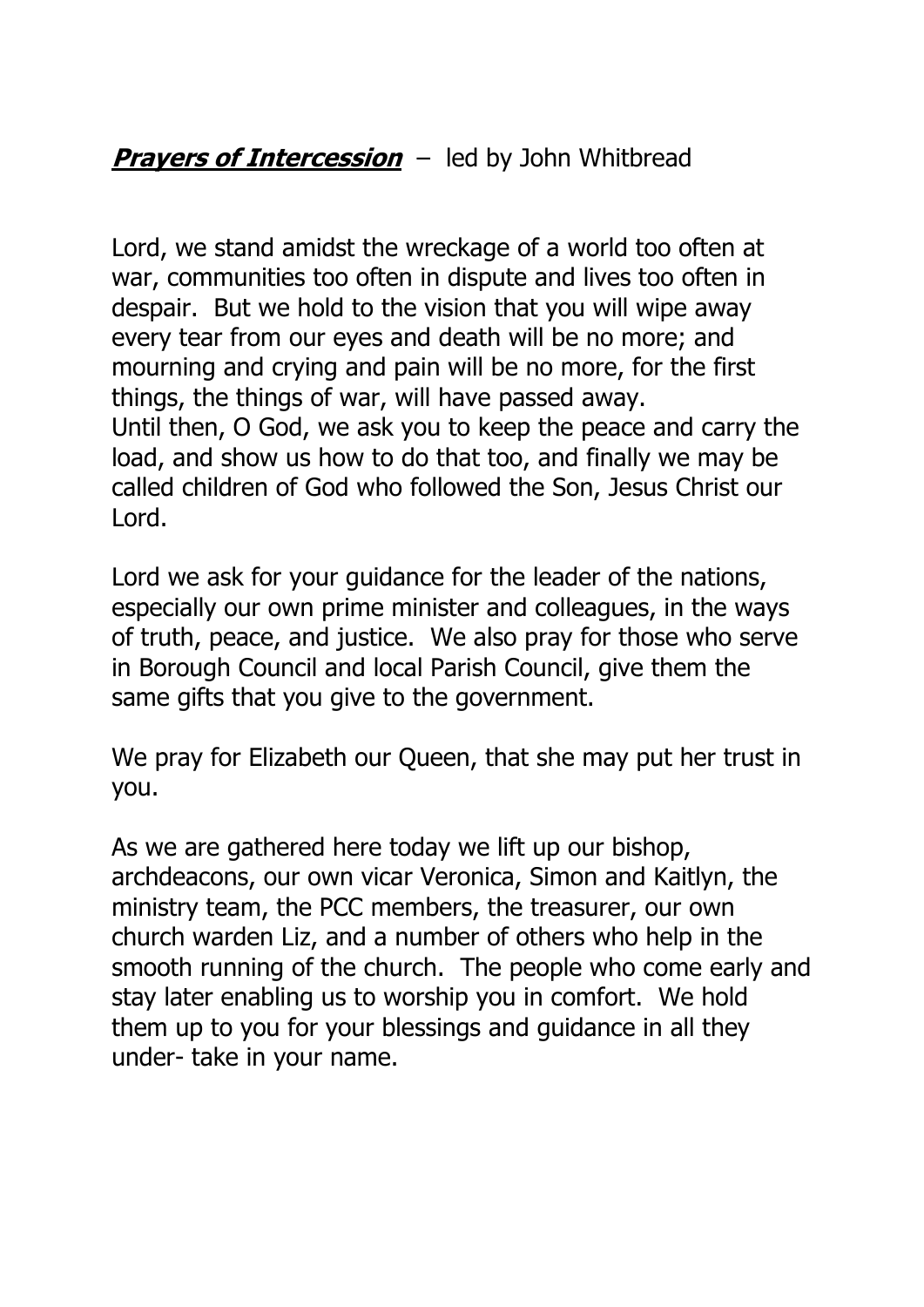Lord we remember those who have died in the peace of Christ, both those who have confessed the faith and those whose faith is known to you alone and grant us with them a share in your eternal kingdom. We ask that you will be known to those who are left to grieve and that your peace will be with them.

Lord God you have called us to shine like starts in the world, to shed light like a lamp set upon a lampstand. Help us, and all your Church, to fulfil at least a little of that calling through our words and actions, our living and our loving, to share something of what we have received from you. Where there is darkness let us bring light.

#### **Amen**

## **The Lord's prayer**

## **Collect for today**

Almighty God, whose only Son has opened for us a new and living way into your presence: give us pure hearts and steadfast wills to worship you in spirit and in truth; through Jesus Christ your Son our Lord, who is alive and reigns with you, in the unity of the Holy Spirit, one God, now and for ever. **Amen**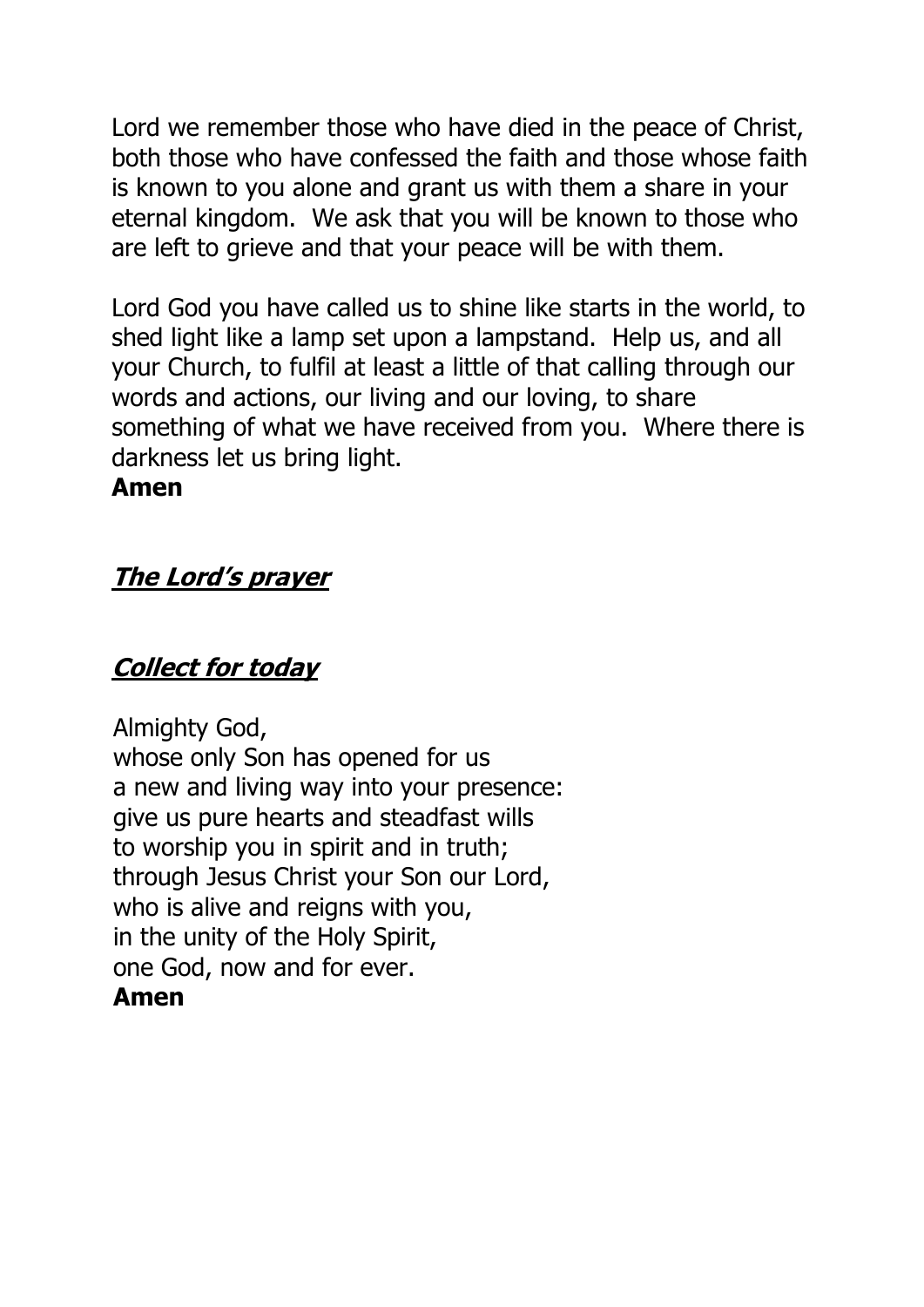### **Closing prayers**

Let us give thanks to the God of our Lord Jesus Christ, **who has blessed us in Christ with every spiritual blessing.**

Before the world was made, God chose us in Christ, **that we might be holy and blameless before him.**

Let us praise God for the glory of his grace, **for the free gift he gave us in his dear Son.**

To Father, Son and Holy Spirit **give praise and dominion, honour and might, for ever and ever. Amen.**

Now that we have been put right with God through faith, **we have peace with God through our Lord Jesus Christ.** 

He has brought us by faith into the grace of God. **We rejoice in the hope of sharing God's glory.** This hope does not deceive us: **God has poured his love into our hearts by the gift of his Spirit.**

Draw your Church together, O God, into one great company of disciples, together following our Lord Jesus Christ into every walk of life, together serving him in his mission to the world, and together witnessing to his love on every continent and island.